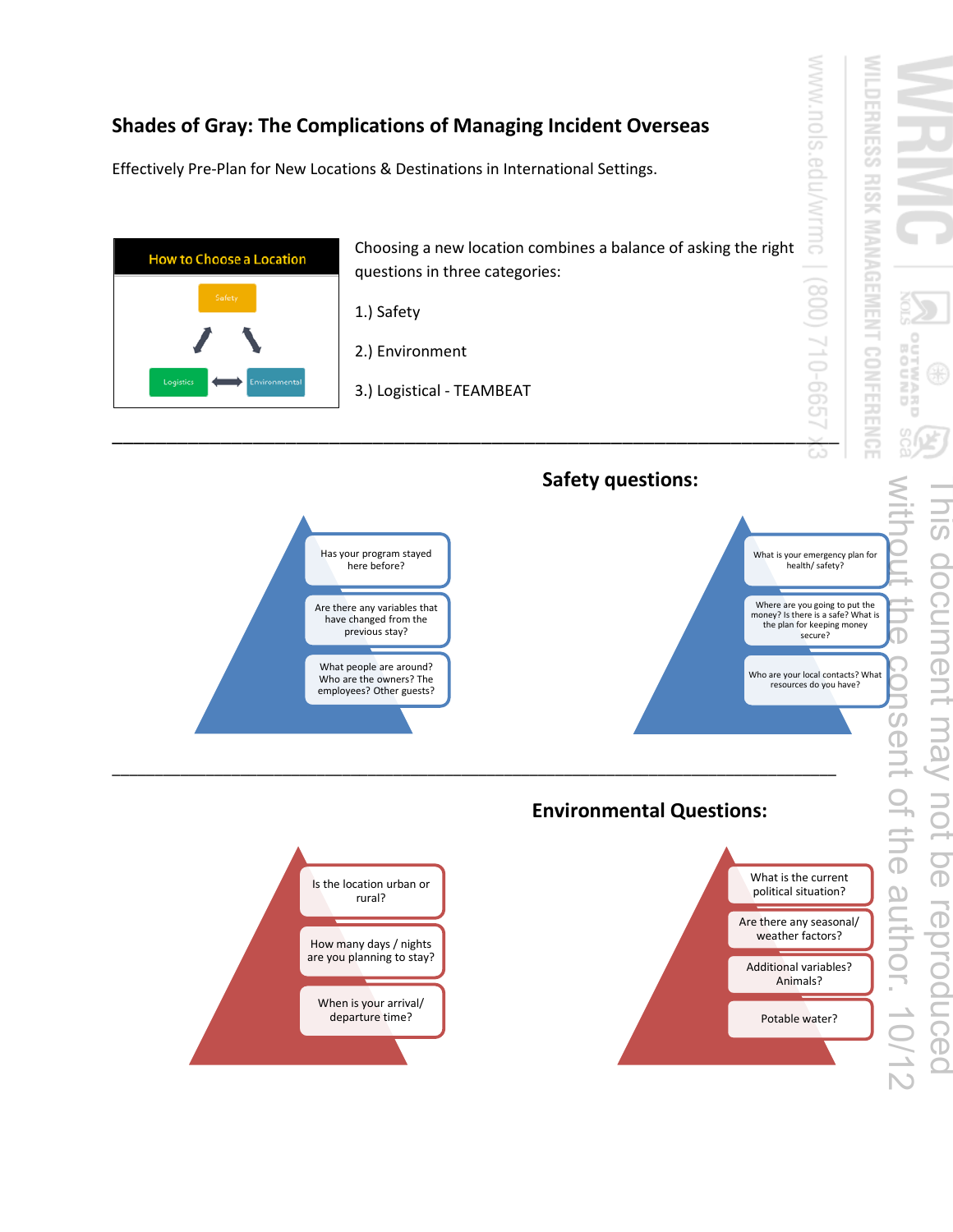## **Logistical Checklist: TEAMBEAT**

**•** Tools for assessing potential new locations and potential activities in international settings



WWW.nols.

edu/wrmc

EX 299-012 (008)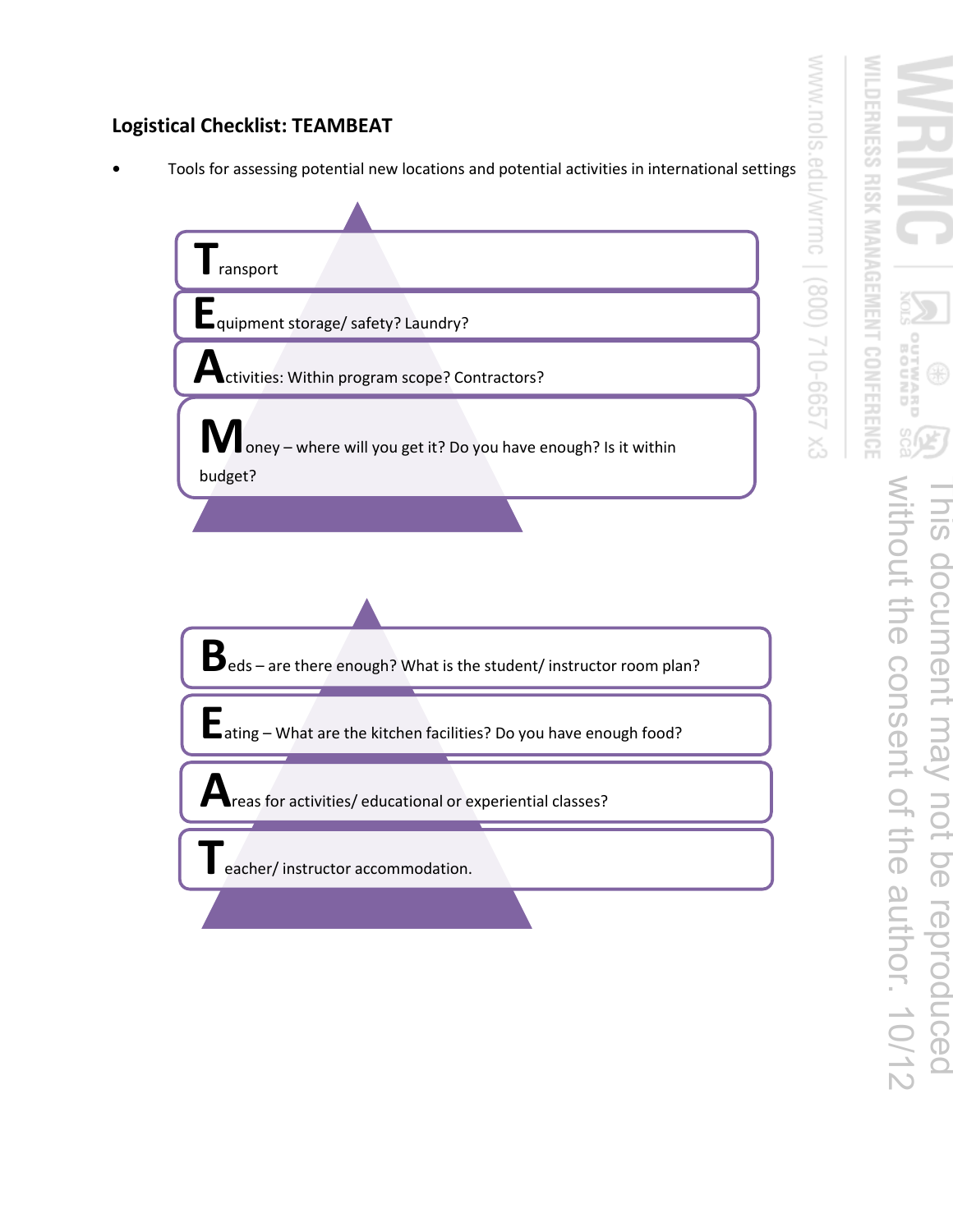### **When is a location unreliable?**

with site

Tools for assessing potential new locations and potential activities in international settings



**GNNOS** without the consent of the author. 10/12 This document may not be reproduced als document may not be reproduced **JUOLI** the consent of the author. 10/12

WWW.nols.edu/w

*MILDERNESS RISK*